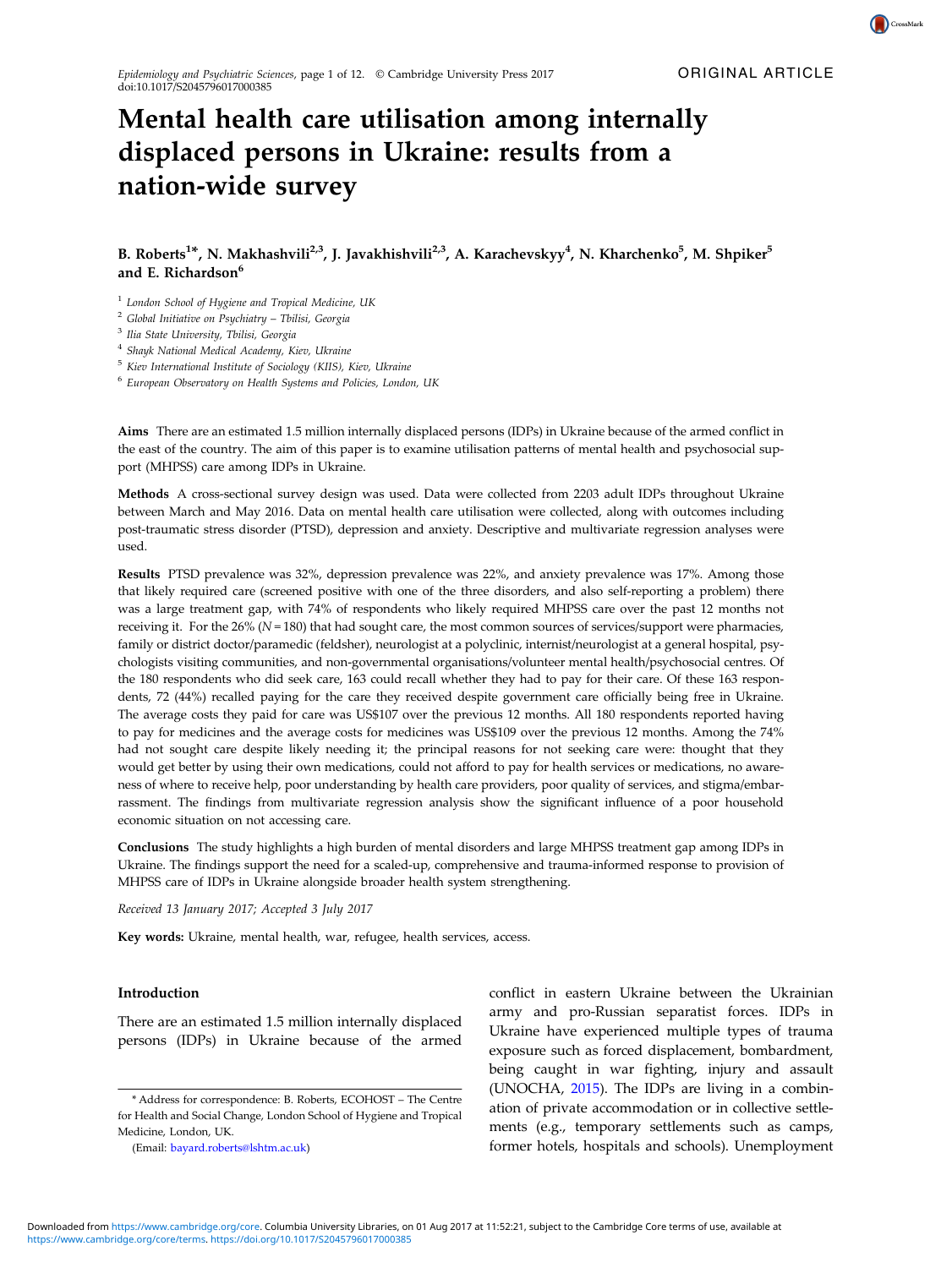is high and access to social support services appears limited. These are all well-recognised risk factors for elevated levels of mental disorders such as posttraumatic stress disorder (PTSD), depression and anxiety (Miller & Rasmussen, [2009;](#page-10-0) Steel et al. [2009;](#page-11-0) WHO & UNHCR, [2012\)](#page-11-0).

There is therefore a need in Ukraine for mental health and psychosocial support (MHPSS) interventions and community mobilisation to improve mental health outcomes, relieve individual suffering and improve functioning. Government services in Ukraine for mental disorders are offered to all Ukrainian citizens, with the majority of services delivered by specialists in polyclinics, psychiatric hospitals, and psychiatric departments in general hospitals. In principal, mental health services should be free of charge, while out-patients have to purchase their own medications in an outpatient setting, but inpatients also frequently need to contribute to pharmaceutical costs (Lekhan et al. [2015\)](#page-10-0). Non-governmental organisations (NGOs) and private sector providers are also providing MHPSS services.

Evidence and guidelines from other conflict-affected settings strongly support the need for scaled-up and comprehensive responses to promote the mental health of conflict-affected populations, including traumainformed policies that will guide the mental health system and services (IASC, [2007;](#page-10-0) WHO, [2013](#page-11-0)). However, there is very limited research on utilisation of health services among conflict-affected civilians in low- and middle-income countries, which is where the vast majority of conflict-affected civilians live. To the best of our knowledge, no such data have been collected in Ukraine despite the very high numbers of IDPs and the need for reliable epidemiological data to inform appropriate MHPSS responses there. The aim of this paper is to examine utilisation patterns of MHPSS care among IDPs in Ukraine.

## Methods

#### Study design

A cross-sectional survey was conducted throughout Ukraine (except the territories currently not controlled by Ukrainian government) with IDPs aged 18 years and over between March and May 2016. An IDP was considered as someone who answered the questionnairescreening question that they had been forced to flee their homes because of the fighting and is currently living away from their home, following agreed definitions for IDPs (Deng, [1998\)](#page-10-0). Exclusion criteria included people deemed under the influence of alcohol or drugs, and those with severe intellectual or mental impairment, at the time of the survey. The survey sought to be as nationally representative as possible of IDPs in Ukraine, and took place in 25 Oblasts with high numbers of IDPs.

Time–location sampling was chosen as a probabilistic method to recruit hard-to-reach and migrant populations (Fisher Raymond et al. [2007](#page-10-0); Tyldum & Johnston, [2014](#page-11-0)). The sampling procedure involved contacting IDPs in the places of gathering (e.g., hostels for IDPs, state services, volunteer organisations and NGOs, places of the distribution of humanitarian aid). The sampling framework consists of time–location units which represent the potential universe of places, days and times, where and when target group can be accessed. In our study, 33% of the respondents were recruited in collective centres, 31% in NGOs working with IDPs, and 6% in state institutions. 24% were contacted with the help of another person (informant), and 6% were reached by other means (for example, in church or with door-to-door survey method). In total, 121 unique locations were used for recruiting during the survey (not counting the private dwellings and working places of the respondents reached with the help of informants).

#### Survey questionnaire

The questionnaire included questions on demographic socio-economic and displacement characteristics, and screening measures for mental disorders. The outcome measures were PTSD, depression and anxiety as these are the common disorders among conflict-affected populations (de Jong et al. [2003;](#page-10-0) Porter & Haslam, [2005](#page-10-0); Blanchet et al. [2017](#page-10-0)). These measures were the PCL-5 for PTSD with a question recall period of previous 1 month, and screening cut-off score >33 (Blevins et al. [2015](#page-10-0)); the PHQ-9 for depression with a recall period of previous 2 weeks and cut-off score ≥10 (Kroenke et al. [2001\)](#page-10-0); and the GAD-7 for anxiety with a recall period of previous 2 weeks and cut-off score  $\geq 10$ (Spitzer et al. [2006](#page-11-0)). These outcome measures have been used and validated in a wide range of cultural and linguistic settings, including populations affected by conflict. The PCL-5, PHQ-9 and GAD-7 showed good reliability in our main study sample  $(N = 2203)$ , with Cronbach's alpha scores of 0.95, 0.90, 0.92 respectively; and results from a separate test–retest mini survey  $(N = 110)$  produced intraclass correlation coefficients (ICC) of 0.83, 0.84 and 0.89, respectively. For validity in the main study sample  $(N=2203)$ , principal component analysis showed high construct validity, with strong associations (>0.7) between individual items and a single underlying construct for each measure: with the PCL-5 scoring 17 items >0.7 and the remaining 3 items >0.6; the PHQ-9 scoring 8 items >0.7 and 1 item >0.6; and the GAD-7 scoring all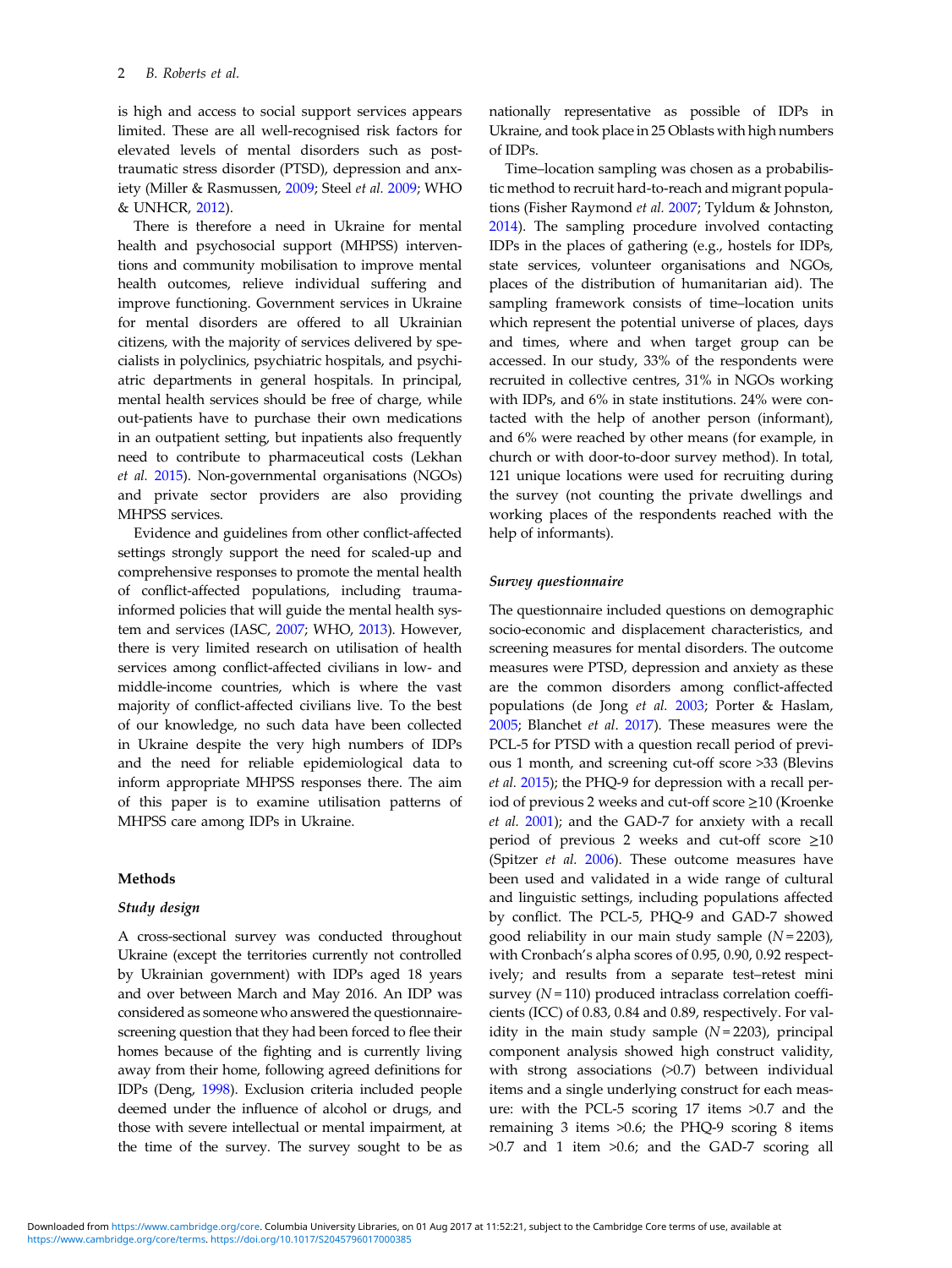7 items >0.7 (see Online Annex 1 for individual item scores). Construct validity was also supported by Pearson Correlation Tests showing strong (>0.7) associations between the instruments as would be expected (PCL-5 and PHQ-9 = 0.78; PCL and GAD-7 = 0.76; and PHQ-9 and GAD-7 = 0.72).

Respondents were also asked whether they had feelings such as anxiety, nervousness, depression, insomnia or any other emotional or behavioural problems for which they sought health care during the 12 months prior to interview. Those that had sought some kind of care were then asked the source of services/support (see [Table 2](#page-5-0) for these sources) and the type of care (medications, psychosocial support and counselling/psychotherapy). Psychosocial support refers to 'any type of local or outside support that aims to protect or promote psychosocial well-being and/or prevent or treat mental disorders'. Counselling refers to a conversation with a doctor/related health professional giving advice, and psychotherapy refers to treatment without medications through interactions with a specialist (psychologist, psychiatrist). The costs of the care were also recorded through a question worded as: 'overall, approximately how much did you have to spend for your treatment and medicines (including formal and informal payments)?' This was recorded in the Ukrainian currency of Hryvnia and, for the purposes of this paper, then converted to US dollars at the average exchange rate during the data collection period (Exchange Rates site, [2017\)](#page-10-0). Respondents who self-reported having mental, emotional or behavioural problems, but did not use health services, were asked additional questions about reasons for not seeking care.

The survey questionnaire was developed in English and underwent adaptation and translation process into Ukrainian and Russian based on best practice procedures to ensure reliability, validity and appropriateness with the study population (Van Ommeren et al. [1999\)](#page-11-0). The questionnaires were administered in either Ukrainian or Russian by trained enumerators from the Kiev International Institute of Sociology (KIIS) through face-to-face interviews in the place agreed with the respondent. Before administering the questionnaire, each respondent listened to the explanations about the aim of the survey and terms of participation. In addition, the respondent received an information sheet and consent form and then gave either written or verbal consent. Ethical approval was provided by the KIIS Institutional Review Board.

#### Data analysis

Descriptive and multivariate regression analyses were conducted. To describe the treatment gap, the proportion of individuals who required MHPSS care but did not receive treatment was calculated. The definition of those requiring care was respondents who reported that they had not used services despite reporting mental, emotional or behavioural problems over the past 12 months and who also screened positive with one or more of PTSD, depression and anxiety (based upon the above cut-offs for PCL-5, PHQ-9 and GAD-7). To assess the influence of different factors on health service utilisation, multivariate logistic regression was conducted. The dependent variable was service utilisation in the past 12 months (as defined above). Key independent variables were selected based on evidence from related previous studies and these included gender, age, economic situation and severity of mental disorders. All data were weighted to reflect the true geographic distribution of IDPs in the different Oblasts of Ukraine. Statistical significance was assumed at  $p <$ 0.05. Statistical analysis was conducted using Stata 14.

## Results

A total of 2203 questionnaires were completed and the overall response rate was 89%. The 58% of interviews took place in regional cities, 40% in other cities and towns, and 2% in villages. The sample characteristics are given in [Table 1](#page-3-0). Over two-thirds of respondents were women (68% women, 32% men). The gender ratio in the study conforms to national statistics (State Employment Service, [2016\)](#page-11-0) and results of other surveys of IDPs in Ukraine (UNOCHA, [2015](#page-11-0); Summers et al. [2016\)](#page-11-0). The majority of respondents rated their household economics situation as bad or very bad (59%). Only 22% of respondents were in regular paid work. The average length of current displacement was 18 months.

The rates of mental disorders among IDPs were high, particularly among women [\(Fig. 1](#page-4-0)). The prevalence of symptoms of PTSD was 32% (22% men; 36% women), for depression it was 22% (16% men; 25% women), and for anxiety was 18% (13% men; 20% women).

#### Health care utilisation and costs of care

Respondents were asked whether they had experienced any kind of mental health or emotional problem over the previous 12 months. There were 703 respondents who had experienced such problems and were also screened positive with PTSD, depression or anxiety in our questionnaire. Of the 703 respondents, 180 had sought care. The sources of services and support utilised by these 180 respondents are provided in [Table 2.](#page-5-0) The most common sources of services/support were: pharmacy  $(N=87)$ ; family or district doctor/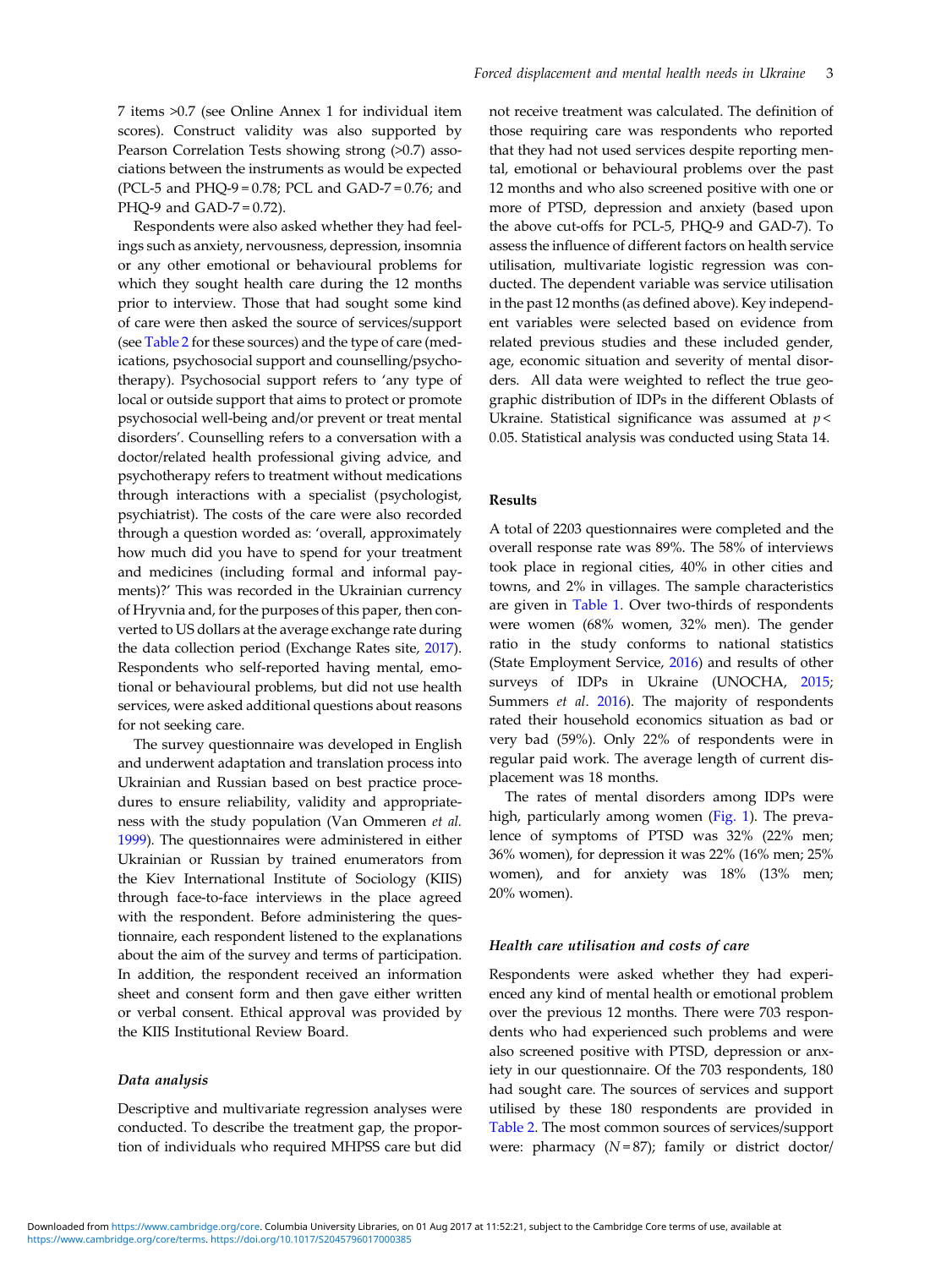#### <span id="page-3-0"></span>4 B. Roberts et al.

|  |  | <b>Table 1.</b> Sample characteristics $(N = 2203)$ |  |
|--|--|-----------------------------------------------------|--|
|--|--|-----------------------------------------------------|--|

| Gender                       | Men                                                           | 704 (31.9)  |
|------------------------------|---------------------------------------------------------------|-------------|
|                              | Women                                                         | 1499 (68.1) |
| Age                          | $18 - 30$                                                     | 480 (21.8)  |
|                              | $31 - 44$                                                     | 711 (32.3)  |
|                              | $45 - 59$                                                     | 522 (23.6)  |
|                              | $60 - 74$                                                     | 356 (16.2)  |
|                              | 75 and over                                                   | 134(6.1)    |
| Education                    | Incomplete secondary or less                                  | 114 (5.2)   |
|                              | Secondary education/technical equivalent                      | 528 (24.0)  |
|                              | Secondary technical education/<br>incomplete higher education | 767 (34.9)  |
|                              | Higher education                                              | 790 (35.9)  |
| Occupation                   | Regular paid work                                             | 489 (22.4)  |
|                              | Irregular paid work                                           | 216 (9.9)   |
|                              | Self-employed                                                 | 61(2.8)     |
|                              | Unemployed/seeking work                                       | 391 (17.9)  |
|                              | Housewife                                                     | 81 (3.7)    |
|                              | Maternity leave                                               | 157(7.2)    |
|                              | Retired due to old age or disability                          | 631 (28.8)  |
|                              | Other                                                         | 159(7.3)    |
| Household economic situation | Very good                                                     | 15(0.7)     |
|                              | Good                                                          | 95(4.5)     |
|                              | Average                                                       | 755 (35.7)  |
|                              | Bad                                                           | 989 (46.7)  |
|                              | Very bad                                                      | 261 (12.4)  |
| Displacement                 | Average length (months) of                                    | 18 (1.26)   |

current displacement (min; max)

paramedic ( $N = 69$ ); internist at a polyclinic ( $N = 60$ ); internist/neurologist at a general hospital  $(N=55)$ ; psychologists visiting communities  $(N=49)$ ; and NGO/ volunteer mental health/psychosocial centre  $(N=38)$ . Within these, the most common care type was medications ( $N = 199$ ), psychosocial support ( $N = 143$ ), and then counselling  $(N = 84)$ . The sources of services and support by disorder type are provided in [Table 3.](#page-6-0) The most significant difference was the greater reliance on pharmacies for medication for those with depression and anxiety compared with those with PTSD; whereas those with PTSD made greater use of a family doctor and visiting psychologist for psychosocial support.

Of the 180 respondents who did seek care, 163 could recall whether they had to pay for their care. Of these 163 respondents, 72 (44%) recalled paying for the care they received. The average costs they paid for care was US\$107 over the previous 12 months. All 180 respondents reported having to pay for medicines and the average costs for medicines was US\$109 over the previous 12 months. In order to explore variance in costs by disorder type, a

sub-group analysis was conducted of respondents with a single disorder only (rather than multiple disorders). The respective costs for those with only PTSD who had to pay were US\$171 for care  $(N=31)$  and US \$154 for medicines ( $N = 57$ ), while for depression only it was US\$42 for care  $(N=17)$  and US\$80 for medicines  $(N=36)$ , and for anxiety only it was US\$40 for care  $(N=11)$  and US\$98 for medicines  $(N=21)$ . However, the sample size was quite small for this sub-group analysis and so variance in cost by outcome could be due to artefact.

 $N(%)$ 

When the 180 respondents were asked how much they felt the treatment helped them, 6% felt it had helped a lot, 19% felt it had helped somewhat, 57% felt it had helped only a little, and 18% felt it not helped at all. When they were asked how satisfied they felt with their care, 10% were very satisfied, 26% satisfied, 39% were neither satisfied nor dissatisfied, 13% were dissatisfied, and 12% were very dissatisfied. There were no significant differences in a sub-group analysis of respondents with the different disorders with regard to either perceived effectiveness or satisfaction.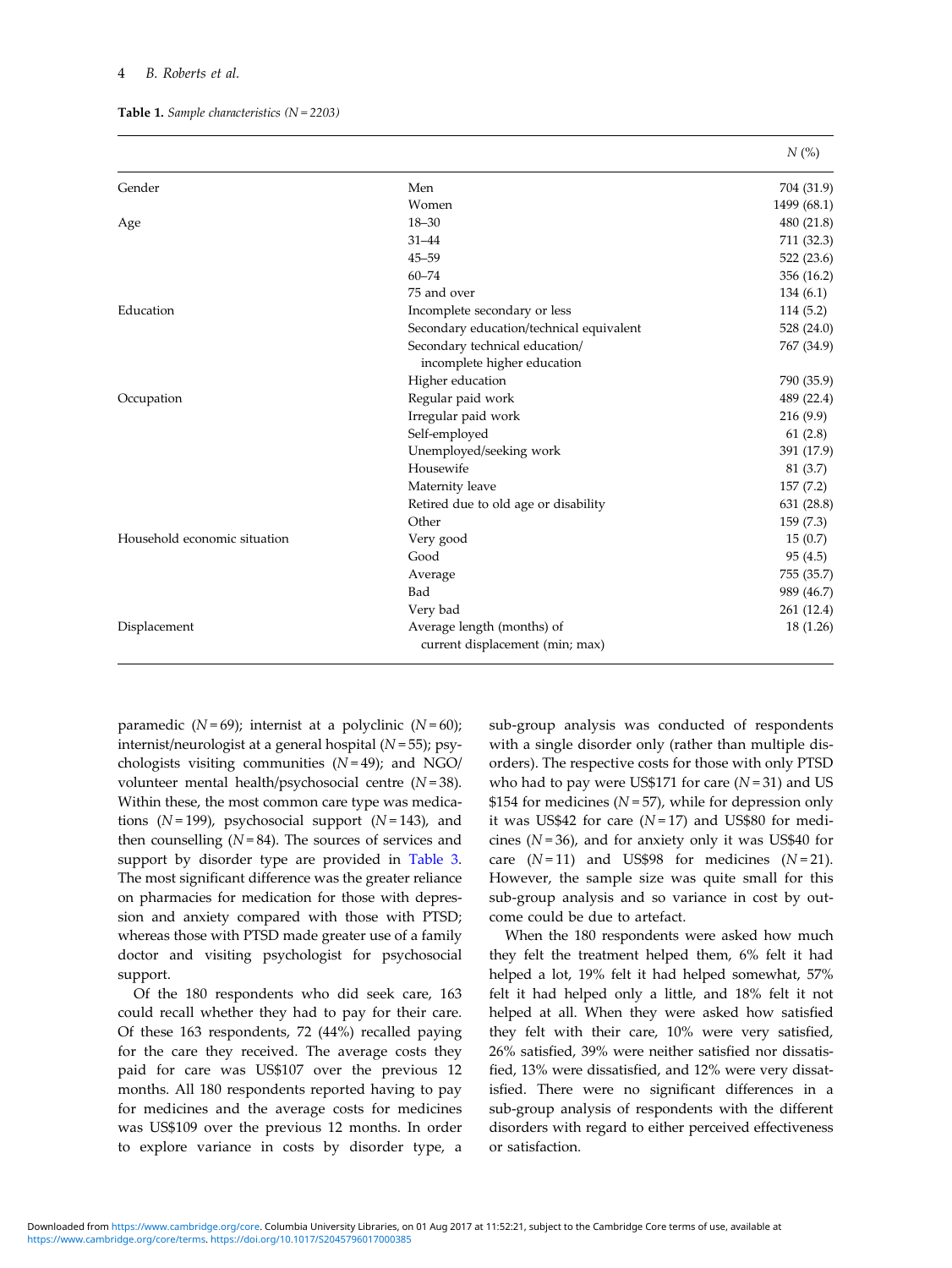<span id="page-4-0"></span>

Forced displacement and mental health needs in Ukraine 5

Fig. 1. Treatment gap – proportion of respondents reporting mental health problems in the previous 12 months and also screened with mental disorder symptoms but who did not access care, by disorder  $(N = 703)$ .

#### Treatment gap

Of the 703 respondents who reported having a mental health or emotional problem over the previous 12 months and who also screened positive with PTSD, depression, or anxiety, 520 respondents did not seek care (there were missing data for the remaining three respondents). This equates to an overall treatment gap of 74% (95% CI 70.99–77.55). When broken down by condition, the treatment gap was 74% (95% CI 70.47–77.60) for PTSD, 69% (95% CI 64.31–74.05) for depression, and 68% (95% CI 62.25–72.99) for anxiety. There were no statistically significant differences in the treatment gap between men and women. Notably, the treatment gap remains high even for more severe levels of disorders, at 57% (95% CI 49.62–65.95) for severe depression (PHQ-9 score  $\geq$ 20) and 60% (95% CI 50.56–70.58) for severe anxiety (GAD-7 score  $\geq$ 15) (see also Fig. 1).

The findings from multivariate regression analysis on the characteristics associated with not accessing care for respondents reporting mental health problems in the previous 12 months and also screened positive with mental disorder symptoms are given in [Table 4](#page-7-0). The adjusted results show the influence of a poor household economic situation on not accessing care. Those with less severe depression were also less likely to access care. Gender, age and severity of anxiety showed no significant associations with not accessing care.

Of the 520 people who did not seek care despite selfreporting a mental health or emotional problem and being screened positive with PTSD, depression or anxiety, the most common reasons for not seeking care were: thought that they would get better by using their own medications ( $N = 176$ ), could not afford to pay for medications ( $N = 140$ ) or health services ( $N =$ 118), not aware of where they could find help ( $N =$ 118), poor understanding by health care providers  $(N=123)$ , poor quality of services  $(N=78)$  and stigma/embarrassment ( $N = 41$ ). See also [Fig. 2](#page-8-0).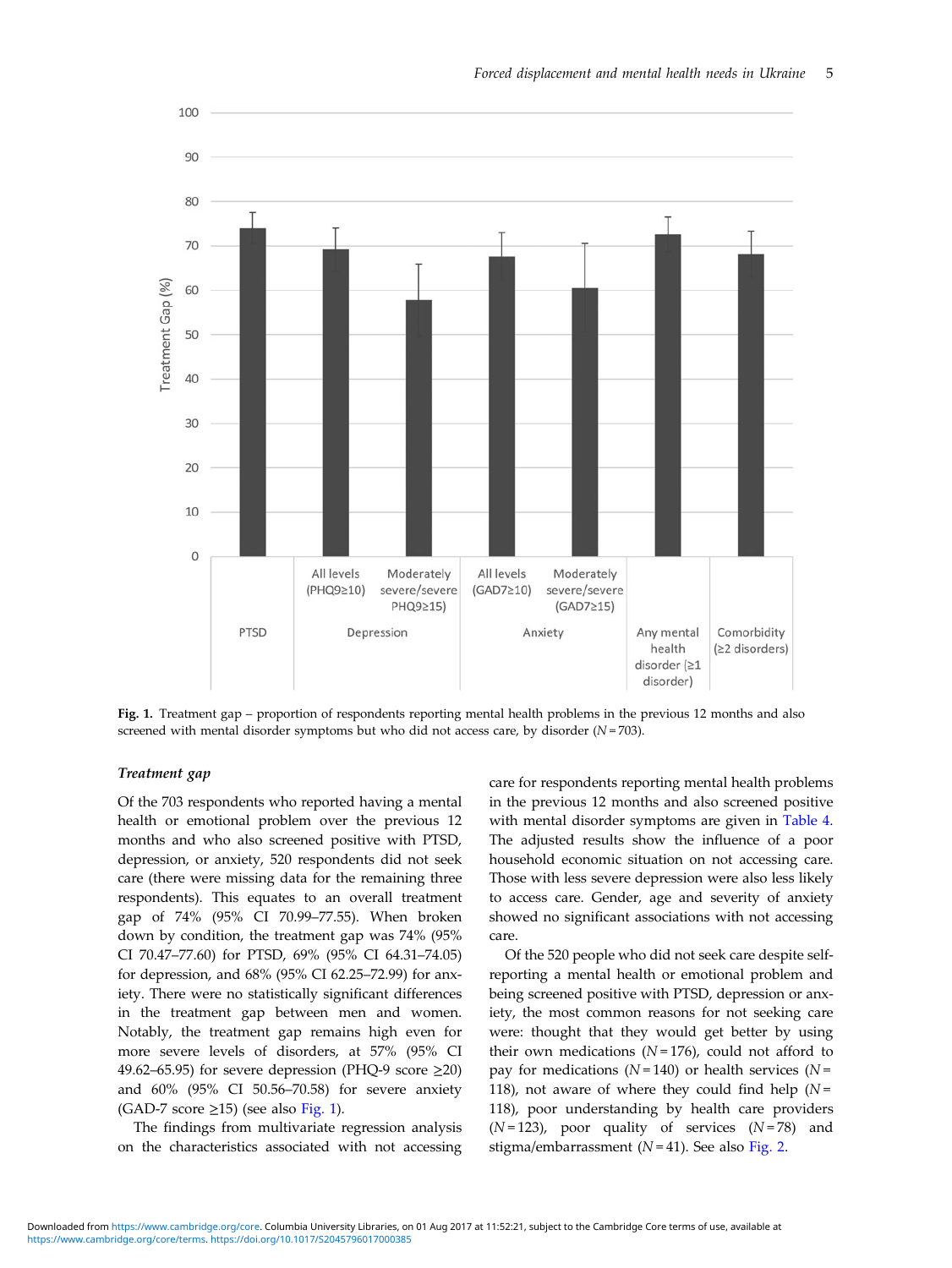|                                                 | Care type              |                             |                                  |            |  |  |
|-------------------------------------------------|------------------------|-----------------------------|----------------------------------|------------|--|--|
| Source of services/support                      | Medications<br>$N$ (%) | Psychosocial support<br>N(% | Counselling/psychotherapy<br>N(% | Total<br>N |  |  |
| Pharmacy                                        | 87 (48.57)             |                             |                                  | 87         |  |  |
| Family or district doctor/paramedic             | 40(22.19)              | 20 (11.26)                  | 9(5.12)                          | 69         |  |  |
| Neurologist at polyclinic                       | 28 (15.37)             | 15(8.22)                    | 17 (9.87)                        | 60         |  |  |
| Internist/neurologist at general hospital       | 30(16.47)              | 9(4.92)                     | 16 (8.98)                        | 55         |  |  |
| Psychologists visiting communities              |                        | 34 (19.06)                  | 15(8.15)                         | 49         |  |  |
| NGO/volunteer mental health/psychosocial centre |                        | 21 (11.87)                  | 17 (9.52)                        | 38         |  |  |
| Private mental health specialist                | 6(3.07)                | 11(6.03)                    | 5(2.90)                          | 22         |  |  |
| Church                                          |                        | 22 (11.95)                  |                                  | 22         |  |  |
| Emergency care                                  | 6(3.16)                | 1(0.56)                     | 1(0.56)                          | 8          |  |  |
| Psychiatric dispensary                          | 1(0.56)                | 3(1.59)                     | 2(0.94)                          | 6          |  |  |
| Home visits by social workers                   |                        | 5(2.98)                     | 1(0.56)                          | 6          |  |  |
| Alternative/traditional health provider         | 2(1.02)                | 1(0.78)                     |                                  | 3          |  |  |
| Psychiatric hospital                            | 0(0.00)                | 0(0.00)                     | 0(0.00)                          | $\theta$   |  |  |
| Total                                           | 199                    | 143                         | 84                               |            |  |  |

<span id="page-5-0"></span>Table 2. Sources of external services/support for respondents who self-reported problems and screened with a mental disorder and who sought care  $(N = 180$ , multiple answers allowed)

Notes: Multiple answers allowed. % denominator is  $N = 180$  (respondents who self-reported mental health and emotional problems and with symptoms of PTSD (PCL-5 Score >33), depression (PHQ-9 score ≥10) or anxiety (GAD-7 score ≥10) and who sought care).

#### Discussion

This study shows that among those likely to require some kind of MHPSS care (screened positive with at least one of the three disorders, and also self-reporting a problem) there was a treatment gap of 74%. Key reasons for not seeking care were using their own medications, could not afford to pay for health services or medications, no awareness of where to receive help, poor understanding by health care providers, poor quality of services, and stigma/embarrassment. The high treatment reflects the treatment gap observed globally (Kohn et al. [2004;](#page-10-0) WHO, [2010\)](#page-11-0). Among non-conflict-affected persons in the WHO Europe region, the treatment gap varies from 45% for people with major depression to 62% for people with anxiety (Kohn et al. [2004](#page-10-0); WHO, [2010\)](#page-11-0). The closest direct comparison is with a study of IDPs in Georgia which used similar methods and definition of treatment gap and which showed a smaller treatment gap of 61% for people with symptoms of one or more disorders (PTSD, depression or anxiety) (Chikovani et al. [2015](#page-10-0)). Other studies with conflict-affected populations include a study conducted 8 years after the war in Kosovo, which found that 72% of people had used medical services in the past 12 months (Eytan & Gex-Fabry, [2012\)](#page-10-0). Another study from Kosovo among female civilians 10 years after the war found that more than half used health care services during the previous 3 months but only a small minority used specialist mental health services (Morina & Emmelkamp, [2012](#page-10-0)). A study of war-affected populations from the Balkans observed general service use rates of between 61 to 94% and psychiatric service use ranged between 1.9 to 20.9% (Sabes-Figuera et al. [2012](#page-10-0)). However, direct comparison with these three studies is challenging due to different recall periods, methodologies and definitions. It is not possible to directly compare the treatment gap between IDPs and the rest of the Ukrainian population as the only other study on the treatment gap in Ukraine (from the 2001–2003 World Mental Health Survey) used a different methodology and definition, which followed narrower criteria, which led to an even higher treatment gap of around 83% (Demyttenaere et al. [2004](#page-10-0)).

The high treatment gap among IDPs and the barriers to care reported in our study reflect wider challenges with the provision and availability of MHPSS services in Ukraine and the health system more broadly. This includes low government spending on mental health, with only around 2.5% of total health expenditure allocated to mental health (compared with around 5% in neighbouring Poland) (Lekhan et al. [2015\)](#page-10-0). The mental health system in Ukraine is also challenged by the ongoing reliance on centralised care through large psychiatric hospitals with often very poor conditions, rather than the globally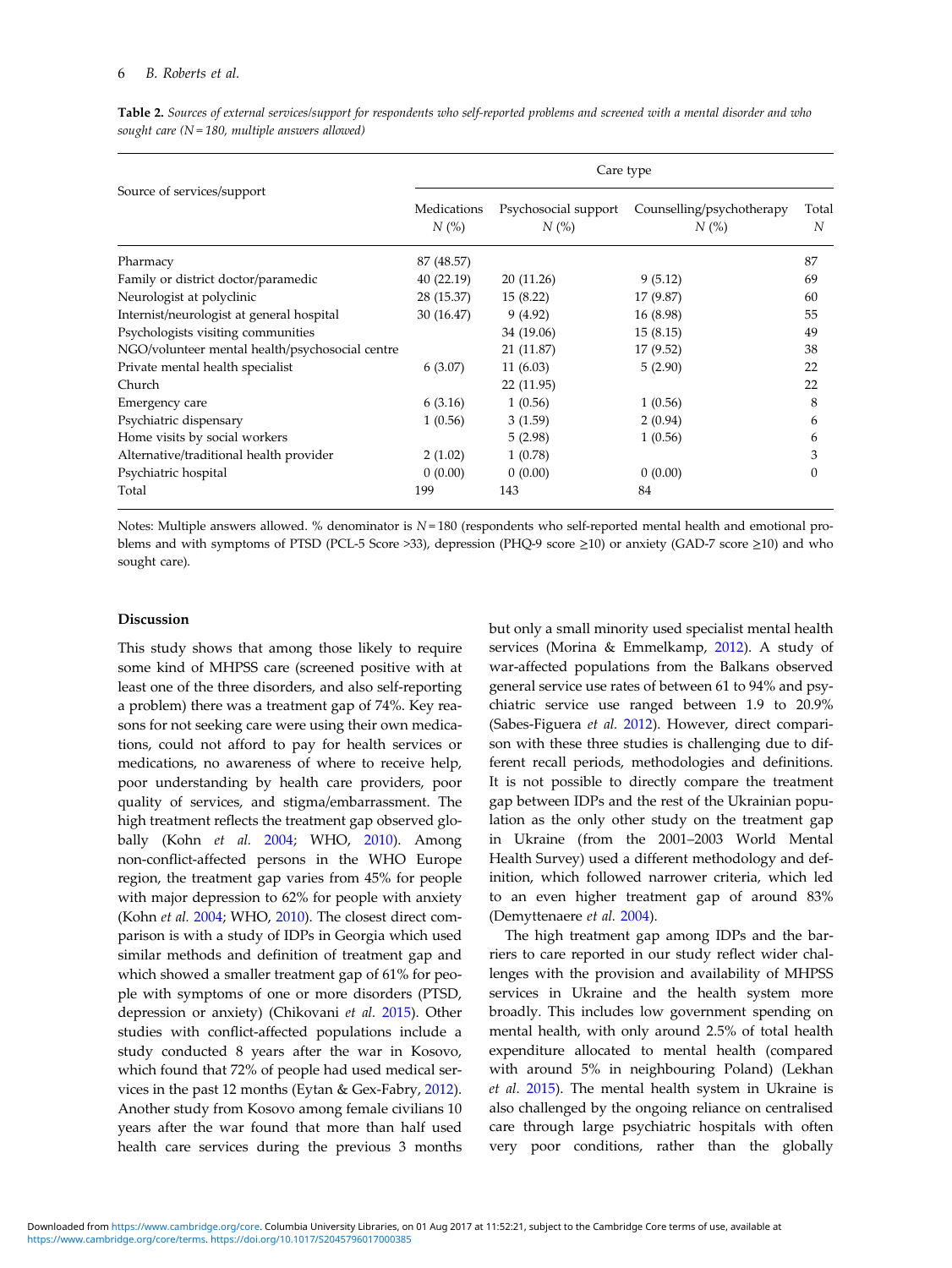|                                                           | PTSD $(N = 152)^*$<br>Care type |                              |                                        | Depression $(N=108)^*$    |                    |                              | Anxiety $(N=96)^*$                     |                           |                    |                              |                                        |                |
|-----------------------------------------------------------|---------------------------------|------------------------------|----------------------------------------|---------------------------|--------------------|------------------------------|----------------------------------------|---------------------------|--------------------|------------------------------|----------------------------------------|----------------|
|                                                           |                                 |                              |                                        |                           | Care type          |                              |                                        | Care type                 |                    |                              |                                        |                |
| Source of services/<br>support                            | Medica-tion<br>(%)              | Psycho-social<br>support (%) | Counse-lling/<br>psycho-therapy<br>(%) | Total<br>$\boldsymbol{N}$ | Medica-tion<br>(%) | Psycho-social<br>support (%) | Counse-lling/<br>psycho-therapy<br>(%) | Total<br>$\boldsymbol{N}$ | Medica-tion<br>(%) | Psycho-social<br>support (%) | Counse-lling/<br>psycho-therapy<br>(%) | Total<br>N     |
| Pharmacy<br>Family or district<br>doctor/<br>paramedic    | 49.00<br>23.95                  | 12.40                        | 4.83                                   | 74<br>62                  | 60.44<br>22.61     | 7.57                         | 4.72                                   | 64<br>37                  | 53.73<br>22.83     | 5.01                         | 4.93                                   | 51<br>28       |
| Neurologist at<br>Polyclinic                              | 14.92                           | 7.39                         | 11.58                                  | 50                        | 16.98              | 7.89                         | 9.08                                   | 36                        | 18.37              | 10.35                        | 12.52                                  | 36             |
| Internist/<br>neurologist at<br>general hospital          | 17.68                           | 5.63                         | 10.32                                  | 50                        | 21.71              | 5.04                         | 10.05                                  | 39                        | 23.39              | 4.17                         | 12.22                                  | 36             |
| Psychologists<br>visiting<br>communities                  |                                 | 18.58                        | 7.42                                   | 39                        |                    | 14.43                        | 6.30                                   | 22                        |                    | 20.36                        | 7.52                                   | 25             |
| NGO/volunteer<br>mental health/<br>psychosocial<br>centre |                                 | 11.24                        | 9.14                                   | 31                        |                    | 8.60                         | 7.65                                   | 17                        |                    | 15.00                        | 13.03                                  | 25             |
| Private mental                                            | 2.10                            | 3.33                         | 2.66                                   | 12                        | 1.74               | 4.16                         | 3.50                                   | 10                        | 4.42               | 8.29                         | 2.10                                   | 13             |
| health specialist<br>Church                               |                                 | 11.34                        |                                        | 17                        |                    | 8.83                         |                                        | 9                         |                    | 10.87                        |                                        | 10             |
| Emergency care                                            | 3.70                            | 0.27                         | 0.75                                   | $\overline{7}$            | 2.96               | 0.36                         | 0.00                                   | $\overline{4}$            | 5.44               | 0.42                         | 1.19                                   | 6              |
| Psychiatric<br>dispensary                                 | 0.32                            | 1.86                         | 1.10                                   | 5                         | 0.43               | 2.50                         | 1.48                                   | 5                         | 0.26               | 2.95                         | 1.74                                   | $\overline{4}$ |
| Home visits by<br>social workers                          |                                 | 3.50                         | 0.27                                   | 6                         |                    | 4.01                         | 0.36                                   | 5                         |                    | 2.63                         | 0.42                                   | 3              |
| Alternative/<br>traditional<br>health provider            | 1.20                            | 0.91                         |                                        | 3                         | 1.01               | 1.01                         |                                        | 2                         | 0.00               | 0.00                         |                                        | $\mathbf{0}$   |
| Psychiatric<br>hospital                                   | 0.00                            | $0.00\,$                     | 0.00                                   | $\mathbf{0}$              | 0.00               | 0.00                         | 0.00                                   | $\mathbf{0}$              | 0.00               | 0.00                         | 0.00                                   | $\mathbf{0}$   |

<span id="page-6-0"></span>Table 3. Sources of external services/support for respondents who self-reported problems and screened with <sup>a</sup> disorder and who sought care, by disorder type (multiple answers allowed)

Notes: multiple answers allowed.

\*PTSD PCL-5 Score >33, depression PHQ-9 score ≥10, anxiety GAD-7 score ≥10. Results by disorder include cases with >1 disorder. % denominator is total with the disorder who had sought care. Total N is the total number with the disorder who sought that particularly source of services/support.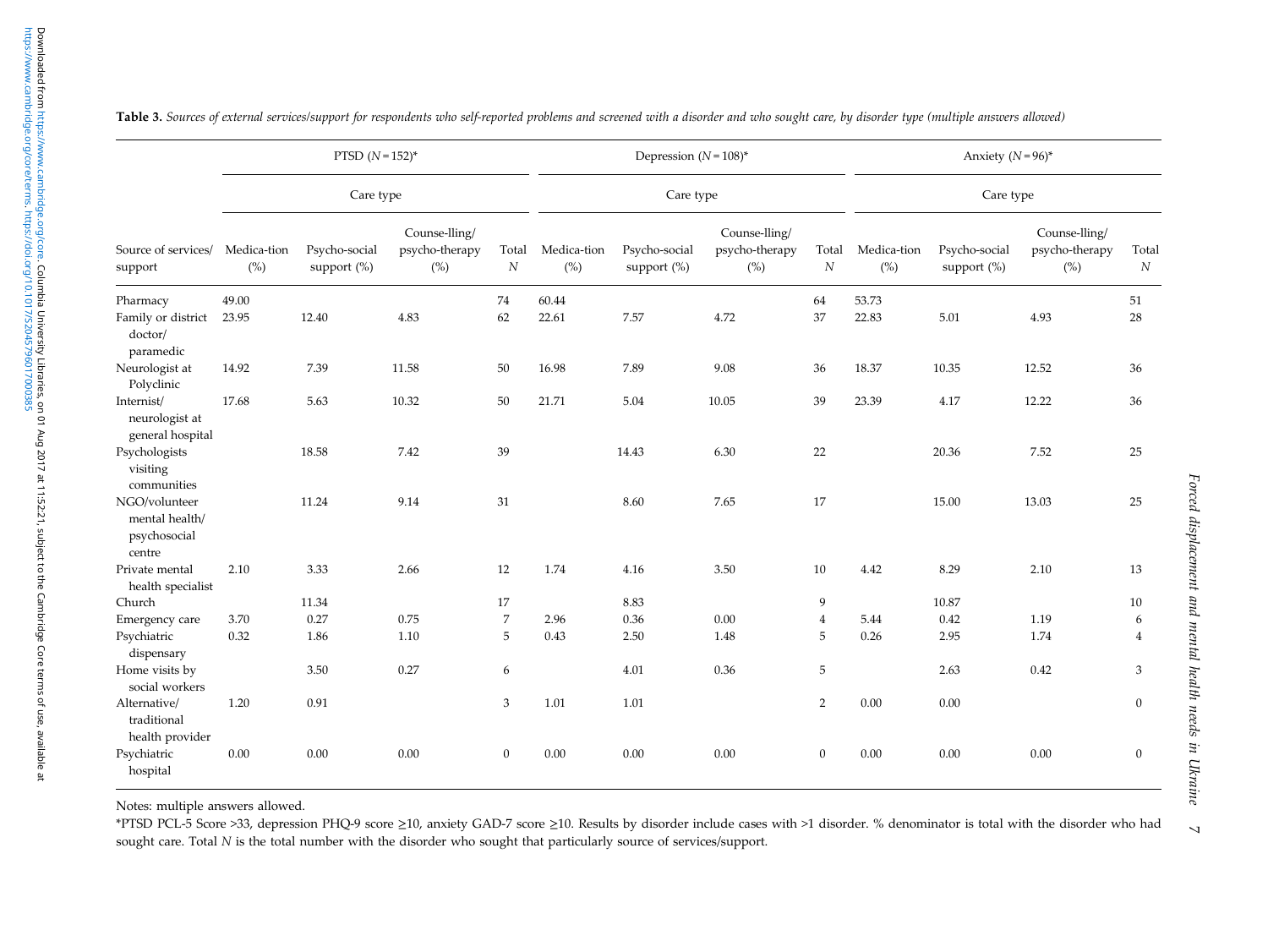|                              | also screened with mental disorder symptoms ( $N = 520$ ) |      |  |  |
|------------------------------|-----------------------------------------------------------|------|--|--|
|                              | Multivariate analysis                                     |      |  |  |
|                              | OR (95% CI)                                               | p    |  |  |
| Gender                       |                                                           |      |  |  |
| Men                          | Ref                                                       |      |  |  |
| Women                        | $0.82(0.48-1.39)$                                         | 0.46 |  |  |
| Age (years)                  |                                                           |      |  |  |
| $18 - 30$                    | Ref                                                       |      |  |  |
| $31 - 44$                    | $1.19(0.57 - 2.48)$                                       | 0.65 |  |  |
| $45 - 59$                    | $0.82(0.40-1.71)$                                         | 0.60 |  |  |
| $60 - 74$                    | $0.74(0.34 - 1.61)$                                       | 0.45 |  |  |
| >75                          | $0.80(0.31 - 2.08)$                                       | 0.64 |  |  |
| Household economic situation |                                                           |      |  |  |
| Good/average                 | Ref                                                       |      |  |  |
| Bad                          | $2.06(1.20-3.54)$                                         | 0.01 |  |  |
| Very bad                     | $1.95(1.03 - 3.67)$                                       | 0.04 |  |  |
| Depression <sup>a</sup>      |                                                           |      |  |  |
| Severe                       | Ref                                                       |      |  |  |
| Moderately severe            | $2.77(1.22 - 6.31)$                                       | 0.02 |  |  |
| Moderate                     | 4.61 (1.97–10.78)                                         | 0.00 |  |  |
| Mild                         | 4.41 (1.78-10.94)                                         | 0.00 |  |  |
| Anxiety <sup>b</sup>         |                                                           |      |  |  |
| Severe                       | Ref                                                       |      |  |  |
| Moderate                     | $0.70(0.36 - 1.38)$                                       | 0.30 |  |  |
| Mild                         | $0.83(0.40 - 1.73)$                                       | 0.62 |  |  |

<span id="page-7-0"></span>Table 4. Results of multivariate regression analysis on characteristics associated with not utilising care for respondents reporting mental health problems in the previous 12 months and

OR, Odds Ratio (adjusted); CI (Confidence Interval). Data in bold are statistically significant at  $p < 0.05$ . a PHQ-9 score.  ${}^{\text{b}}$ GAD-7.

recommended decentralisation of mental health care through the primary care system (WHO, [2010;](#page-11-0) Lekhan et al. [2015](#page-10-0)). Access to care is further hampered by insufficient and unequally distributed use of psychologists and psychotherapists, and the virtual absence of social workers in the system, particularly in clinical care settings (Pinchuk et al. [2013](#page-10-0); Lekhan et al. [2015\)](#page-10-0).

In addition, the costs of medications and care in Ukraine can be high. In our study, the average cost for the 44% of respondents that had paid for care was US\$107 over the previous 12 months, while all respondents paid for medicines and the average cost for medicines over the previous 12 months was US \$109. To put this in context, the average wage in Ukraine during that 12-month period was US\$193. The negative influence of a bad household economic situation on health care utilisation further highlights the financial barriers faced by respondents in accessing MHPSS care. Given that few respondents used private providers, it appears that informal payments within the government services were common among respondents, reflecting such patterns in health service provision generally in Ukraine (Bazylevych, [2009](#page-10-0); Footman et al. [2014;](#page-10-0) KIIS, [2015;](#page-10-0) Lekhan et al. [2015](#page-10-0); Stepurko et al. [2015\)](#page-11-0). Officially, Ukraine has a comprehensive guaranteed package of health care services provided free of charge at the point of use as a constitutional right; and, in theory, vulnerable groups and inpatients should be covered by public provision, but in practice they are often obliged to pay for their care (Lekhan et al. [2015](#page-10-0)). For historical reasons, outpatient medicines are not generally included in the state guaranteed package of benefits and the prices of pharmaceuticals in Ukraine are high by international standards; this has caused a substantial treatment gap with many patients forgoing medicines (Footman et al. [2014;](#page-10-0) Richardson et al. [2015\)](#page-10-0).

Problems in accessing medicines are exacerbated by the lack of a national system for supplying medication to mental health patients, which increases the burden for the patients and their families, reduces access to treatment, and hampers compliance (Murphy et al. [2013](#page-10-0); Lekhan et al. [2015](#page-10-0); Zaprutko et al. [2015](#page-11-0)). Other studies in Ukraine have also highlighted the economic burden on patients with chronic conditions due to out-of-pocket payments (Murphy et al. [2013](#page-10-0)).

The study findings also highlight the heavy reliance on using pharmacies, with almost half of the respondents with current symptoms of a mental disorder using pharmacies and 17% using only a pharmacy without consulting a health professional. Such practice can be referred to as self-treatment because the pharmacist is not formally authorised to dispense medications for mental conditions without a prescription.

In our study, 10% of those who screened with a current mental disorder symptom did not recognise or acknowledge having a problem requiring professional help. While this is lower than observed with IDPs in Georgia (Chikovani et al. [2015](#page-10-0)), it nevertheless suggests there is a need to raise awareness and knowledge on mental health among IDPs in Ukraine given the evidence on how poor mental health knowledge negatively influences decisions about mental health treatment (ten Have et al. [2010](#page-11-0); Rusch et al. [2011\)](#page-10-0).

Given the high levels of mental disorders and limited utilisation of MHPSS care, IDPs should be considered a priority group for MHPSS care by relevant government agencies in Ukraine. Scaled-up, comprehensive and trauma-informed responses are needed for the provision of adequate MHPSS care for IDPs in Ukraine. These activities will require that health and social service providers should be trained in managing PTSD and common mental disorders,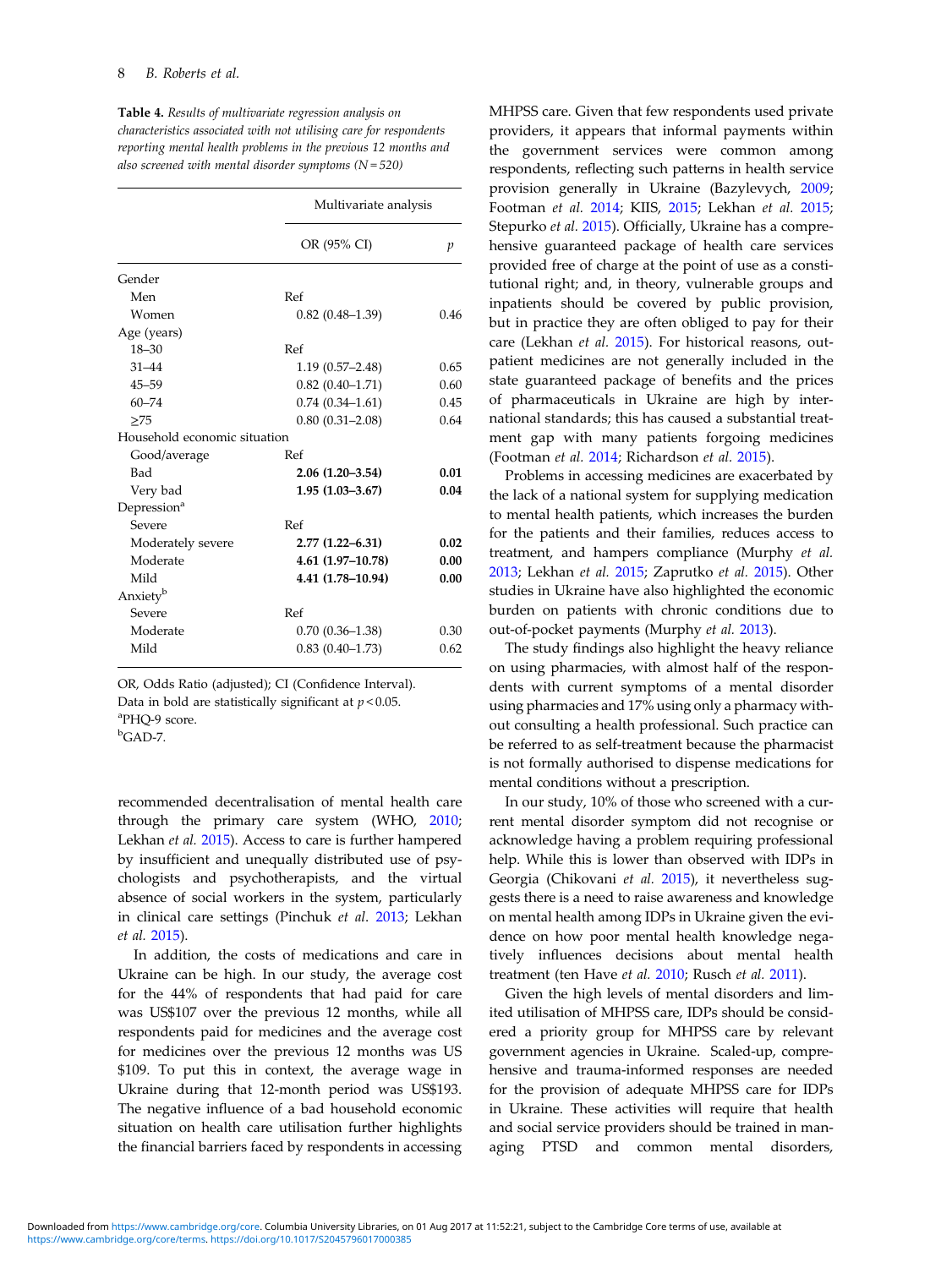<span id="page-8-0"></span>

Fig. 2. Reasons of not seeking health care in the presence of mental health symptoms (multiple answers allowed).

particularly family and district doctors, neurologists at polyclinics and general hospitals, alongside mental health specialists and social workers visiting communities. These responses also need to be part of wider health system strengthening reforms to improve access to MHPSS for the whole population.

Importantly, the strong negative influence of poverty on mental health and access to services should be recognised and addressed, including ensuring that national policies on free care and medicines are adhered to and ways of reducing financial barriers to mental health care addressed (Patel & Kleinman,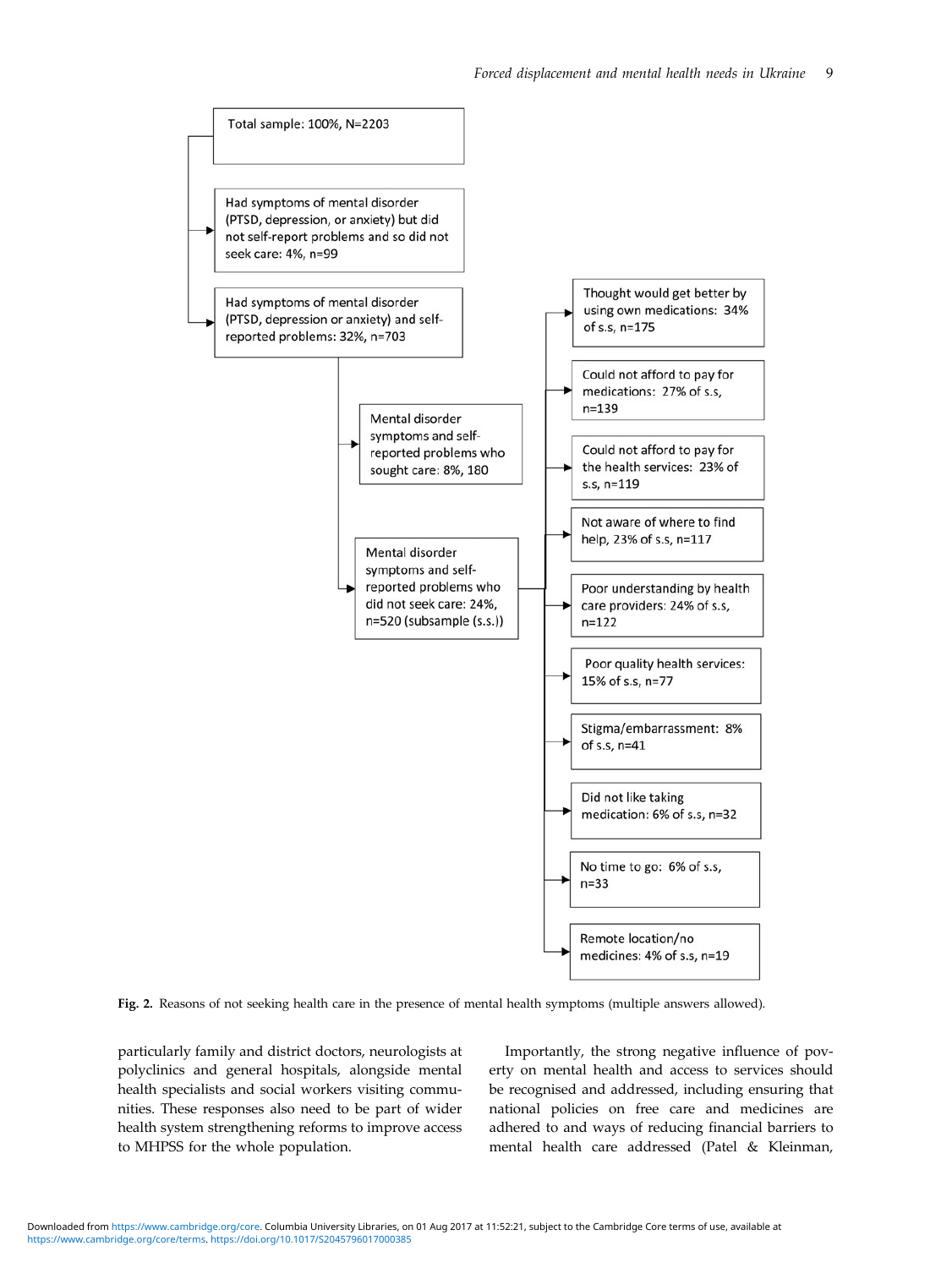[2003;](#page-10-0) Murali & Oyebode, [2004](#page-10-0); Knapp et al. [2006;](#page-10-0) Saxena et al. [2007](#page-11-0)). More health promotion activities on the consequences of traumatic exposures and experiences should be developed and disseminated with an aim to educate populations on mental health symptoms and disorders, self-care, effects of selfmedication, stigma, sources of services and support, and to increase demand and utilisation of services.

## Limitations

We used screening instruments for mental disorders and so present data on symptoms of mental health disorders rather than diagnosed mental disorders case. In addition, the presence of symptoms of a mental disorder may not, in fact, indicate a need for care because those with milder conditions could remit without treatment (Demyttenaere et al. [2004](#page-10-0); IASC, [2007\)](#page-10-0). A more in-depth diagnostic interview would be preferable to gauge a more accurate treatment gap, but this was outside the scope and resources of the study. However, these measures have proven validity for measuring mental health needs (see above), with symptom severity indicative of mental health needs and poor overall functioning (Kroenke et al. [2001;](#page-10-0) Spitzer et al. [2006;](#page-11-0) Makhashvili et al. [2014](#page-10-0); Blevins et al. [2015;](#page-10-0) Lahiri et al. [2016\)](#page-10-0). We also could not determine whether the treatment received was effective (therefore potentially under-estimating the reported treatment gap for effective care). The distinction between different categories of services may also have not been obvious to participants (although clarification was provided to participants if requested). The study did not investigate participants' perceptions on the quality of care or the care pathways. The data on costs of care and medicines were not linked to specific treatment or prescription/ consumption patterns and so we could not determine the time-period the costs covered. The respondent numbers on costs incurred were also fairly small (particularly for the sub-group analysis by disorder type) and so are not generalisable. The period of mental disorder symptoms (within the past 1 or 2 weeks) differed from the period for the question on utilising health care for emotional and behavioural problems (1 year) which could increase recall bias. Another limitation was that we did not perform inter-rater reliability test for the data collectors. The study instruments were also not developed specifically for the study population and so may be prone to lack of cultural validity. However, they did go through a rigorous translation, adaption and piloting process, and the psychometric properties of the instruments were also tested and shown to be good (see above). We could also not explore how PTSD severity influenced the findings as the PCL-5 uses only a cut-off for screening with/ without PTSD and does not use additional cut-offs for levels of PTSD severity and we were reluctant to arbitrarily impose cut-offs for PTSD severity due to validity concerns, particularly sensitivity and specificity. Last, the study did not include the estimated 5 million people still living in the conflict-affected area in the Donbas region and it is quite likely they will have considerable mental health needs given the daily stressors they are facing and their limited access to mental health services.

#### Conclusions

This study provides the first nationally representative data on the mental health of adult IDPs in Ukraine. The study shows that around three quarters of IDPs who require mental health care did not receive it. Key reasons for not seeking care were not being aware of the need for care, self-medicating, the high costs of treatment and medicines, and poor quality of existing care. Scaled-up, comprehensive and trauma informed responses are needed for the provision of MHPSS care of IDPs in Ukraine.

#### Supplementary material

The supplementary material for this article can be found at <https://doi.org/10.1017/S2045796017000385>.

#### Acknowledgements

We are grateful to the IDP respondents in this study.

#### Financial support

This study was funded through a grant from the European Union the EU Instrument contributing to Stability and Peace (IcSP) under the Project: Psychosocial seeds for peace: trauma rehabilitation and civic activism in Ukraine, implemented by International Alert (UK).

## Conflict of interest

None.

#### Availability of Data and Materials

Further information on the data supporting the findings of this study can be obtained from [bayard.rob](mailto:bayard.roberts@lshtm.ac.uk)[erts@lshtm.ac.uk](mailto:bayard.roberts@lshtm.ac.uk)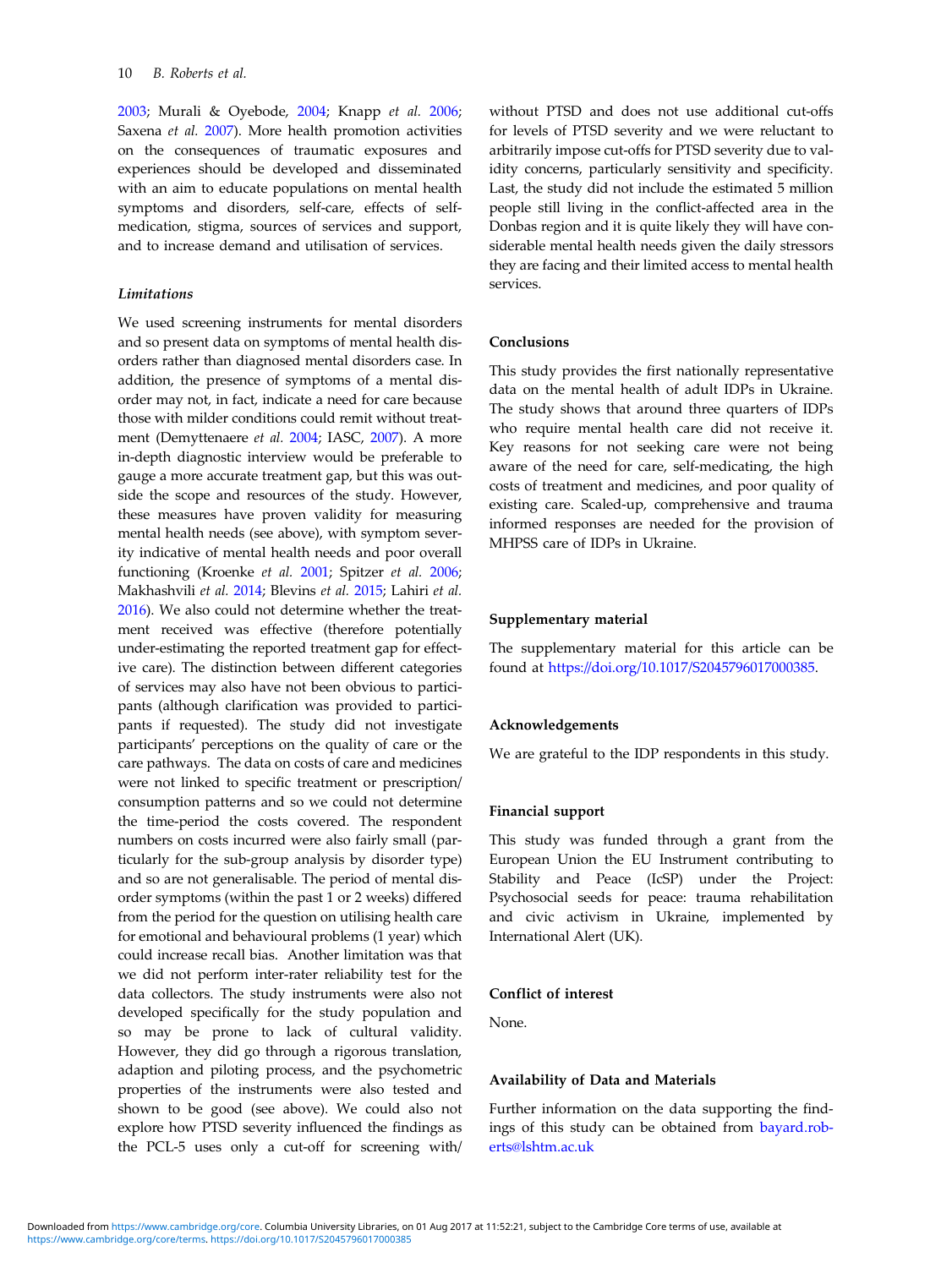### <span id="page-10-0"></span>References

- Bazylevych M (2009). Who is responsible for our health? Changing concepts of the state and the individual in post-Soviet Ukraine. Anthropology of East Europe Review 27, 65–75.
- Blanchet K, Ramesh A, Frison S,Warren E, Hossain M, Smith J, Knight A, Post N, Lewis C, Woodward A, Dahab M, Ruby A, Sistenich V, Pantuliano S, Roberts B (2017). A review of evidence on public health interventions in humanitarian crises. Lancet June, 7–16.
- Blevins CA, Weathers FW, Davis MT, Witte TK, Domino JL (2015). The posttraumatic stress disorder checklist for DSM-5 (PCL-5): development and initial psychometric evaluation. Journal of Traumatic Stress 28, 489–498.
- Chikovani I, Makhashvili N, Gotsadze G, Patel V, McKee M, Uchaneishvili M, Rukhadze N, Roberts B (2015). Health service utilization for mental, behavioural and emotional problems among conflict-affected population in Georgia: a cross-sectional study. PLoS ONE 10, e0122673.
- de Jong JT, Komproe IH, Van Ommeren M (2003). Common mental disorders in postconflict settings. Lancet 361, 2128–2130.
- Demyttenaere K, Bruffaerts R, Posada-Villa J, Gasquet I, Kovess V, Lepine JP, Angermeyer MC, Bernert S, de Girolamo G, Morosini P, Polidori G, Kikkawa T, Kawakami N, Ono Y, Takeshima T, Uda H, Karam EG, Fayyad JA, Karam AN, Mneimneh ZN, Medina-Mora ME, Borges G, Lara C, de Graaf R, Ormel J, Gureje O, Shen Y, Huang Y, Zhang M, Alonso J, Haro JM, Vilagut G, Bromet EJ, Gluzman S, Webb C, Kessler RC, Merikangas KR, Anthony JC, Von Korff MR, Wang PS, Brugha TS, Aguilar-Gaxiola S, Lee S, Heeringa S, Pennell BE, Zaslavsky AM, Ustun TB, Chatterji S, Consortium WH O. W. M. H. S. (2004). Prevalence, severity, and unmet need for treatment of mental disorders in the World Health Organization World Mental Health Surveys. JAMA 291, 2581–2590.
- Deng F (1998). Guiding Principles on Internal Displacement. United Nations: New York.
- Exchange Rates site (2017). US Dollar (USD) to Ukraine Hryvnia (UAH) exchange rate history.
- Eytan A, Gex-Fabry M (2012). Use of healthcare services 8 years after the war in Kosovo: role of post-traumatic stress disorder and depression. European Journal of Public Health 22, 638–643.
- Fisher Raymond H, Ick T, Grasso M, Vaudrey J, McFarland W (2007). Resource Guide: Time Location Sampling (TLS). San Francisco Department of Public Health: San Francisco.
- Footman K, Richardson E, Roberts B, Alimbekova G, Pachulia M, Rotman D, Gasparishvili A, McKee M (2014). Foregoing medicines in the former Soviet Union: changes between 2001 and 2010. Health Policy 118, 184–192.
- IASC (2007). IASC Guidelines on Mental Health and Psychosocial Support in Emergency Settings. IASC: Geneva.
- KIIS (2015). Analytical Report: Corruption in Ukraine: Comparative Analysis of National Surveys: 2007, 2009, 2011, and 2015. Kiev International Institute of Sociology: Kiev.
- Knapp M, Funk M, Curran C, Prince M, Grigg M, McDaid D (2006). Economic barriers to better mental health practice and policy. Health Policy and Planning 21, 157–170.
- Kohn R, Saxena S, Levav I, Saraceno B (2004). The treatment gap in mental health care. Bulletin of the World Health Organization 82, 858–866.
- Kroenke K, Spitzer RL, Williams JB (2001). The PHQ-9: validity of a brief depression severity measure. Journal of General Internal Medicine 16, 606–613.
- Lahiri S, van Ommeren M, Roberts B (2016). The influence of humanitarian crises on social functioning among civilians in low- and middle-income countries: a systematic review. Glob Public Health, 1–18.
- Lekhan V, Rudiy V, Shevchenko M, Nitzan Kaluski D, Richardson E (2015). Ukraine: health system review. Health Systems in Transition 17, 1–154.
- Makhashvili N, Chikovani I, McKee M, Bisson J, Patel V, Roberts B (2014). Mental disorders and their association with disability among internally displaced persons and returnees in Georgia. Journal of Trauma Stress 27, 509–518.
- Miller KE, Rasmussen A (2009). War exposure, daily stressors, and mental health in conflict and post-conflict settings: bridging the divide between trauma-focused and psychosocial frameworks. Social Science and Medicine 70, 7–16.
- Morina N, Emmelkamp PM (2012). Health care utilization, somatic and mental health distress, and well-being among widowed and non-widowed female survivors of war. BMC Psychiatry 12, 39.
- Murali V, Oyebode F (2004). Poverty, social inequality and mental health. Advances in Psychiatric Treatment 10, 216–224.
- Murphy A, Mahal A, Richardson E, Moran AE (2013). The economic burden of chronic disease care faced by households in Ukraine: a cross-sectional matching study of angina patients. International Journal for Equity in Health 12, 38.
- Patel V, Kleinman A (2003). Poverty and common mental disorders in developing countries. Bulletin of the World Health Organization 81, 609–615.
- Pinchuk IY (2013). The dynamics of mental health in the Ukrainian population from 2008 to 2012 and prospects for the development of mental health care services in the country. Archives of Psychiatry 72, 11.
- Porter M, Haslam N (2005). Predisplacement and postdisplacement factors associated with mental health of refugees and internally displaced persons: a meta-analysis. JAMA 294, 602–612.
- Richardson E, Sautenkova N, Bolokhovets G (2015). Access to pharmaceuticals in the former Soviet Union. Eurohealth 21, 10–13.
- Rusch N, Evans-Lacko SE, Henderson C, Flach C, Thornicroft G (2011). Knowledge and attitudes as predictors of intentions to seek help for and disclose a mental illness. Psychiatric Services 62, 675–678.
- Sabes-Figuera R, McCrone P, Bogic M, Ajdukovic D, Franciskovic T, Colombini N, Kucukalic A, Lecic-Tosevski D, Morina N, Popovski M, Schutzwohl M, Priebe S (2012). Long-term impact of war on healthcare costs: an eight-country study. PLoS ONE 7, e29603.